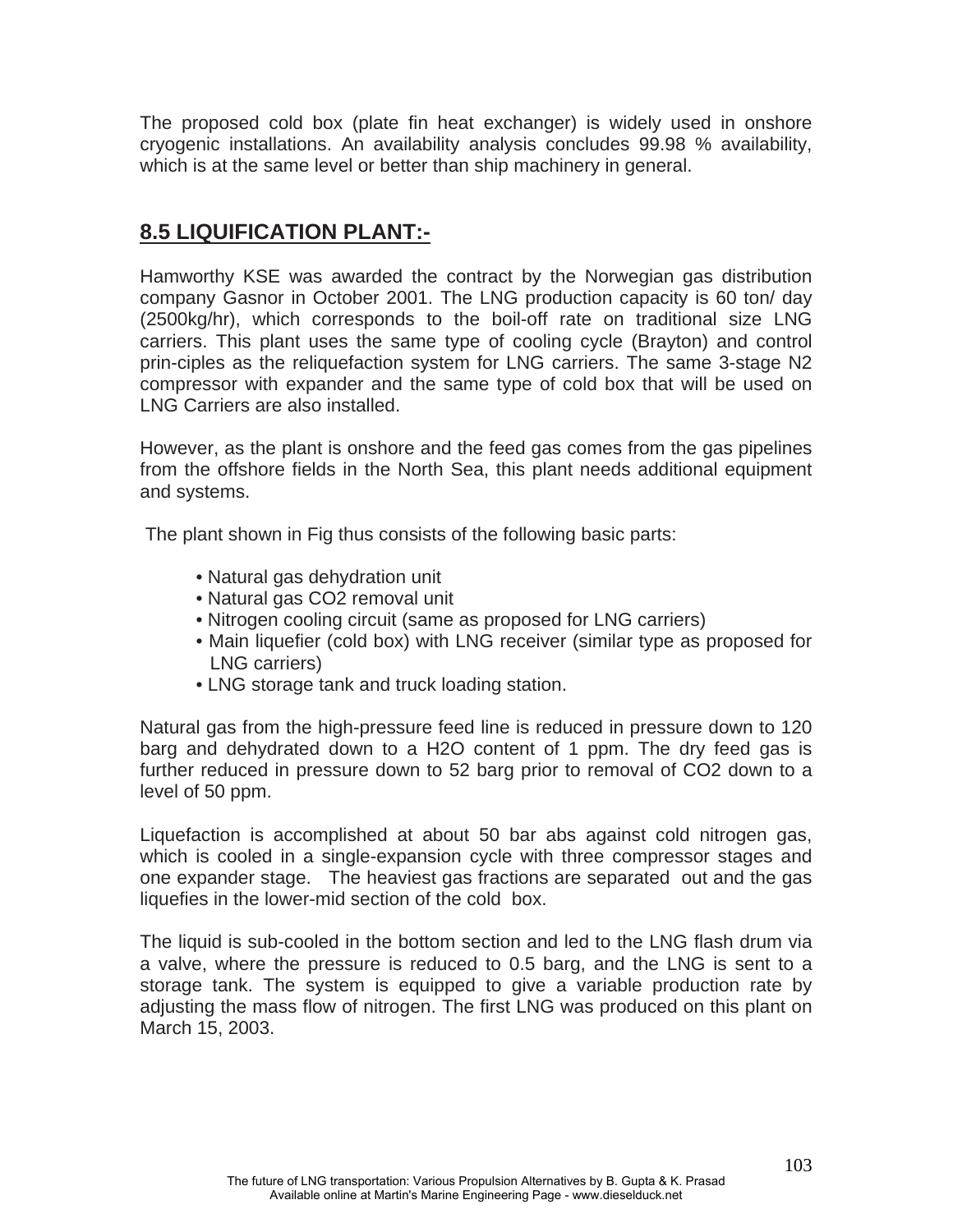LNG carriers, like oil tankers, are not permitted to immobilize their propulsion machinery while in port and port areas. Hence, redundancy is required. For the steam ship, redundancy is considered fulfilled by having two boilers, whereas no redundancy is required for the single steam turbine, propeller shaft and propeller.

For diesel engines, which require more maintenance on a routine basis than steam turbines, either a multi-engine configuration or an alternative propulsion power supply possibility for a single engine configuration is required. Shuttle tankers in the North Sea are equipped with twin low speed engines and twin propellers. This ensured that approximately half of the propulsion power

| <b>Assumptions:</b> | Heavy fuel burning diesel engines as propulsion engines<br>Reliquefaction plant fitted as the primary system for cargo<br>pressure and temperature control |
|---------------------|------------------------------------------------------------------------------------------------------------------------------------------------------------|
|                     | <b>IACS Rules for Redundancy for Reliquefaction Plant</b>                                                                                                  |
| Alt. 1:             | A spare capacity at least equal to the largest single reliquefaction<br>unit should be fitted.                                                             |
| Alt. 2:             | Auxiliary boiler(s) capable of burning the boil-off vapours and<br>disposing of the generated steam via a steam dumping system                             |
| Alt. 3:             | Gas Oxidiser, i.e. burning the boil-off gas in a separate burner unit<br>positioned in the vessel's stack                                                  |
| Alt. $4:$           | Controlled venting to the atmosphere of cargo vapours, if permitted<br>by the authorities in question                                                      |

#### *Redundancy Considerations for Reliquefaction Plant for LNG Carriers*

The International Association of (marine) Classification Societies' (IACS) redundancy considerations for a reliquefaction plant for LNG carriers are as stipulated in Fig. 24. *With the ME- I engine, the configuration shown in Fig. 5, comprising one reliquefaction unit, one high pressure compressor and one oxidizer, will comply with redundancy requirements and offer full fuel flexibility.* Redundant low speed engine propulsion concepts, as outlined above, ensure that sufficient power is available for safe navigation and, for the twin engine concept with completely separated engine rooms, even an additional margin towards any damage is obtained. For LNG carriers, a twin engine configuration is proposed to alleviate any possible doubt on reliability and redundancy. The twin-engine configuration is shown in Fig. 25.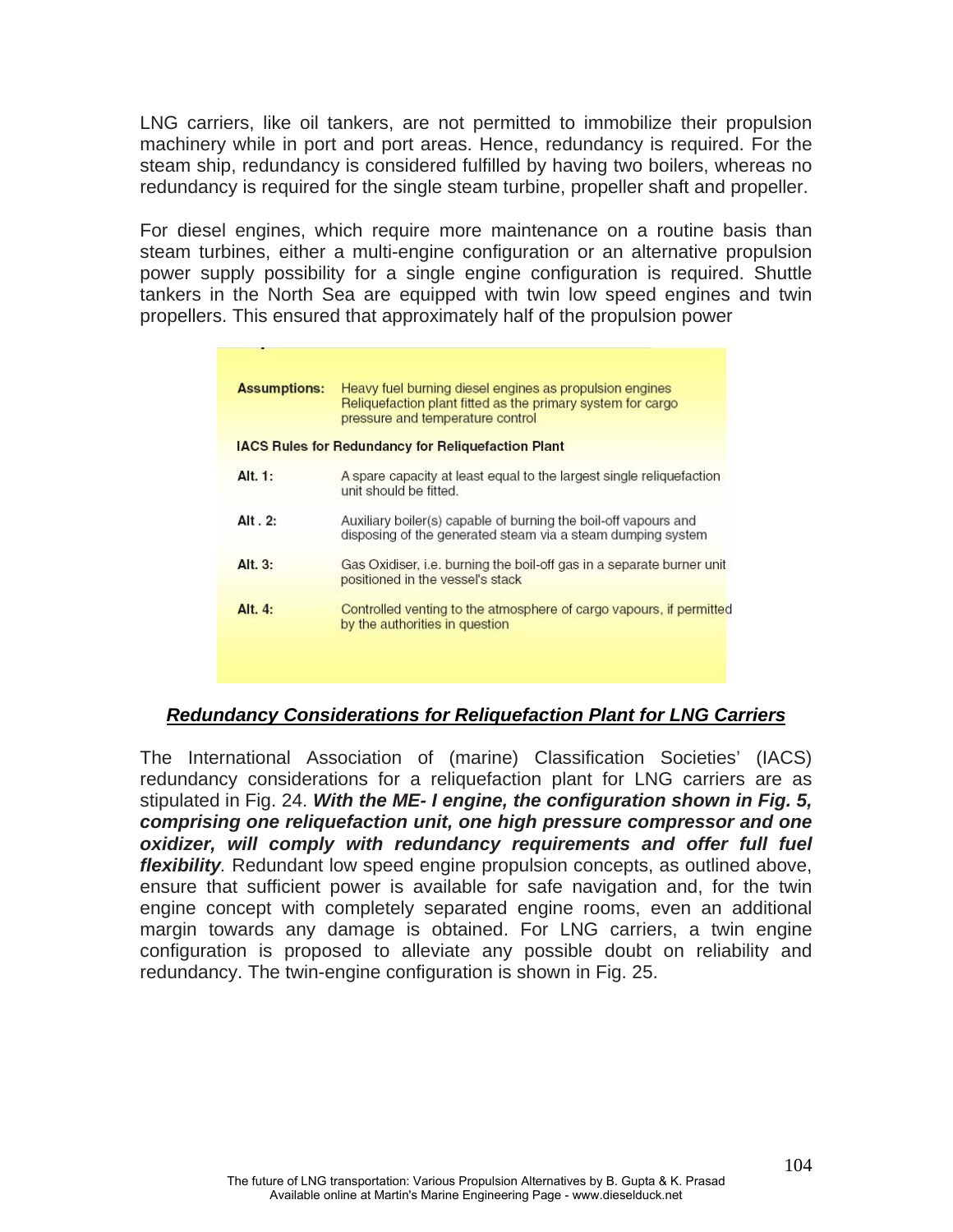# *CHAPTER 9*

# *VOYAGE- ANALYSIS & PERFORMANCE*

## **9.1 SELECTION OF ALTERNATIVES**

The feasibility of gas-diesel engines for propulsion and electric power generation onboard LNG carriers was studied by engine builders some ten years ago. The need for gas compression turned out to be a too high burden for the operating economy of the ship. The quantifiable characteristics of the other alternatives were compared using a specially developed comparison tool, whereas their nonquantifiable characteristics were

discussed and compared together with major LNG carrier owners, operators, managers and shipyards over the past few years. When comparing the operational economy of the various alternatives, it is important to take the whole machinery installation into account. Two-stroke diesel engines have high efficiency, but the need to reliquefy the boil-off gas gives installations featuring this type of engines a higher total energy consumption. The most attractive alternative to the traditional steam turbine installation turned out to be dual-fuelelectric machinery. As a runner up but at clear distance to dual fuel- electric machinery, an installation featuring twin two-stroke engines, each in direct-drive to a fixed-pitch propeller, a reliquefaction plant, and a group of fourstroke diesel generating sets emerged.

### **9.2 ONE-TIME INVESTMENT COSTS**

To determine the difference in one-time investment costs, cost of relevant machinery components are added up. The calculation includes components like

prime mover, boiler plant, reduction gear, shaftline, propeller, and so forth. Calculation reveals, that the three alternative machineries all cost less initially, than the steammechanical machinery. Figure 5 presents these onetime machinery investment costs.



 **Figure 5 One-time machinery investment costs**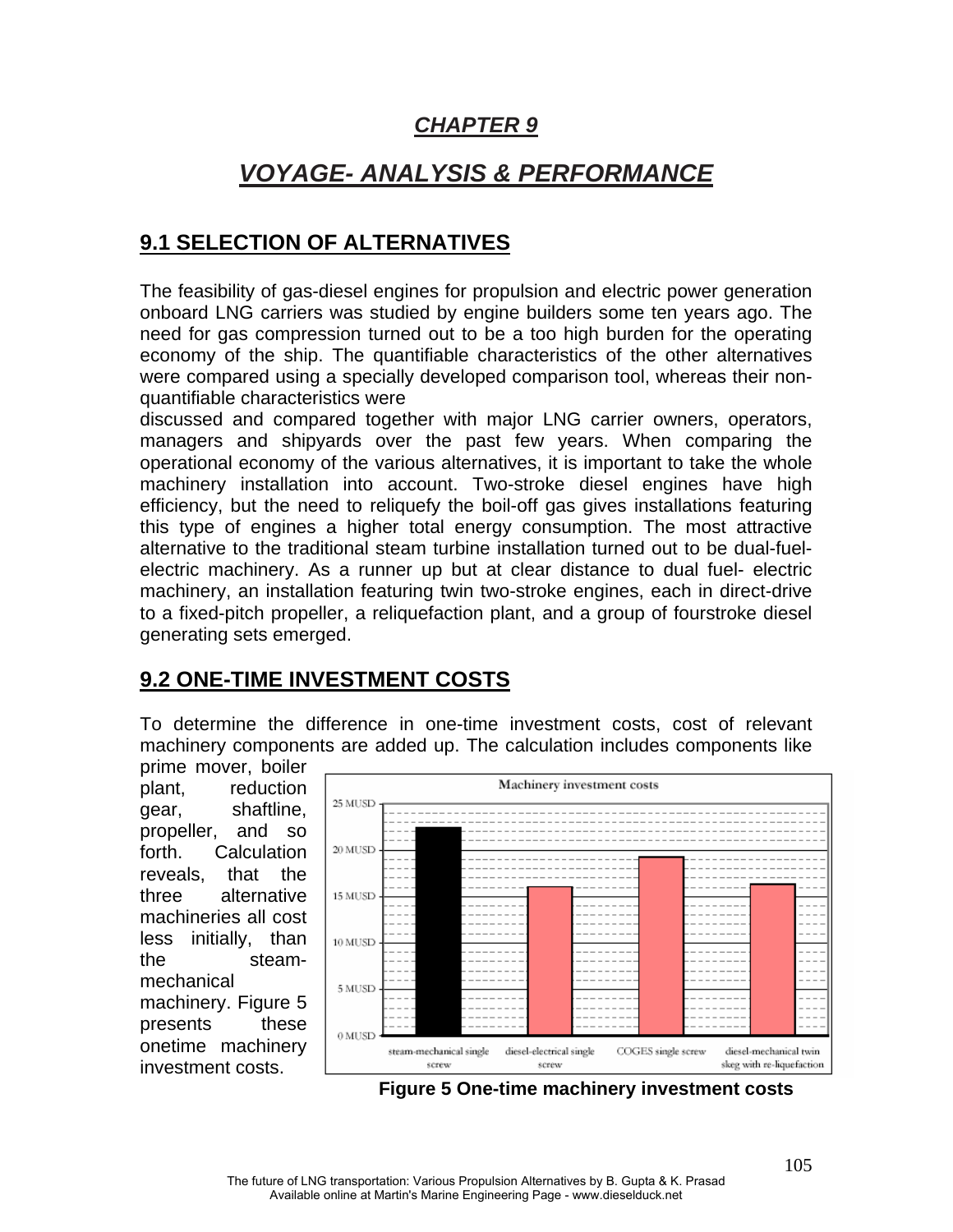As the graph indicates, the novel machineries' investment cost is around 3.7 MUSD less, than the steam-mechanical machinery's investment cost. This represents an about 15..30% reduction in machinery investment cost. This cost difference can be amortized to an economic lifetime of 20 years, with an 8% opportunity cost for money. Resulting is an annual capital cost difference between 320 000 and 650 000 USD, in favour of the novel machineries. To put this investment cost difference into perspective in the ship scale, large LNG carriers have recently been contracted at prices of 160..170 MUSD. In ship scale the investment cost difference is thus about 2..4%.

### **9.3 RECURRING VARIABLE COSTS**

Variable costs are usually divided into two different sub-categories, operating costs and voyage costs. Operating costs are semi-variable, being incurred by the vessel being kept operational. These costs can only be avoided by laying up the vessel. Operating costs consist, mainly, of manning costs, insurance premiums, annual small repairs and maintenance, various stores and lubricating oils. Operating costs vary from ship to ship, and operator to operator, but on an average, annual operating costs can be assumed to be around 3.2 MUSD for a large, contemporary LNG carrier. Voyage costs, on the other hand, are truly variable costs. They are voyagedependant, and incurred by the actual voyage. Voyage costs include fuel oil costs, pilotage, fairway and canal dues and port changes. Voyage costs are very much dependant on bunker prices, cruising speed, boil-off rate and operating route, just to mention few, but can here be assumed to be about 4.8 MUSD per annum. Thus for reference all recurring annual variable costs can be calculated to sum up to about 8.0 MUSD.



### **Figure 6 Recurring annual variable cost, versus route length, presented as difference to the steam-mechanical machinery**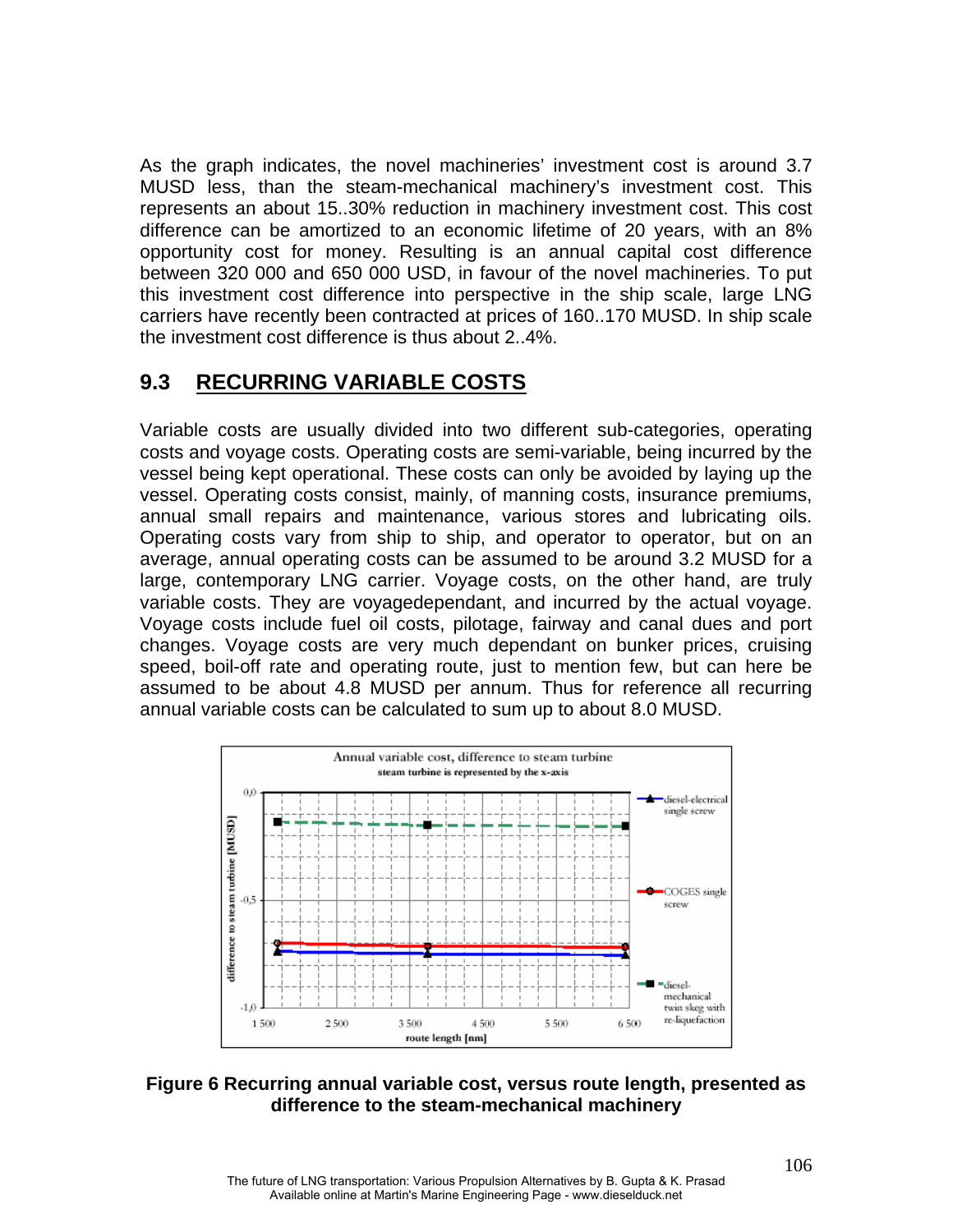However, the only relevant differences between the four options are in their respective machineries. It would thus be fair to assume, that the majority of operational costs, as well as some voyage costs, like pilotage, port dues etc, are equal for all machineries. The only differing variable costs thus are, in fact, incurred by the choice of machinery. Figure 6 presents the three novel machineries' annual variable costs. The comparison is presented as a difference to steam turbine's costs, so it does not indicate an absolute cost level, but relevant.

The main difference comes from fuel oil costs. Lubricating and cylinder oil costs are practically nil for both steam and gas turbines, but are becoming relevant for medium speed, and especially for slow speed diesels. There are also small differences in maintenance costs, but these differences are rather insignificant. When compared to the estimated annual operating and voyage cost sum up of 8.0 MUSD, both diesel-electrical and gas turbine machineries seem to be able to yield around 9% savings.

# **9.4 WHAT AFFECTS THE VARIABLE COSTS?**

Variable costs are, naturally, very much dependant on boundary conditions, which are applied in calculations. But what happens, if some of the boundary conditions change? This is a question, which is important from the operator's point of view, as the operator can only affect some of the boundary conditions. Some prevailing boundary conditions, like price of bunker and value of LNG are, from the operator's point of view, given.

# **9.4.1 Operating route**

LNG is transported over very varying distances. It's way below 1000 nautical miles from Algeria to the other side of the Mediterranean, while from Persian Gulf into the Far East it is well over 6000 nautical miles. Length of the LNG trading routes thus varies quite widely today, and maybe even more in the future. Short routes of course have relatively more port time, as well as time spent maneuvering and cruising at slow speeds. In long hauls the full speed, open sea leg is emphasized. One could thus expect, that length of the operating route might play a role in machinery selection. But, as Figure 6 shows us, length of the operating route does not really have relevance. The calculation was done for three routes, representing lengths of about 1700, 3800, and 6500 nautical miles. Even though at slow speeds the steam and gas turbines go down in efficiency, while diesels do not, there are no noticeable differences in the end results. This might necessarily not be the case in very short routes, from 300 to 1000 nm, where the full speed leg is really small. But, at least from 1700 nm upwards, the length of the route does not play a role in machinery selection.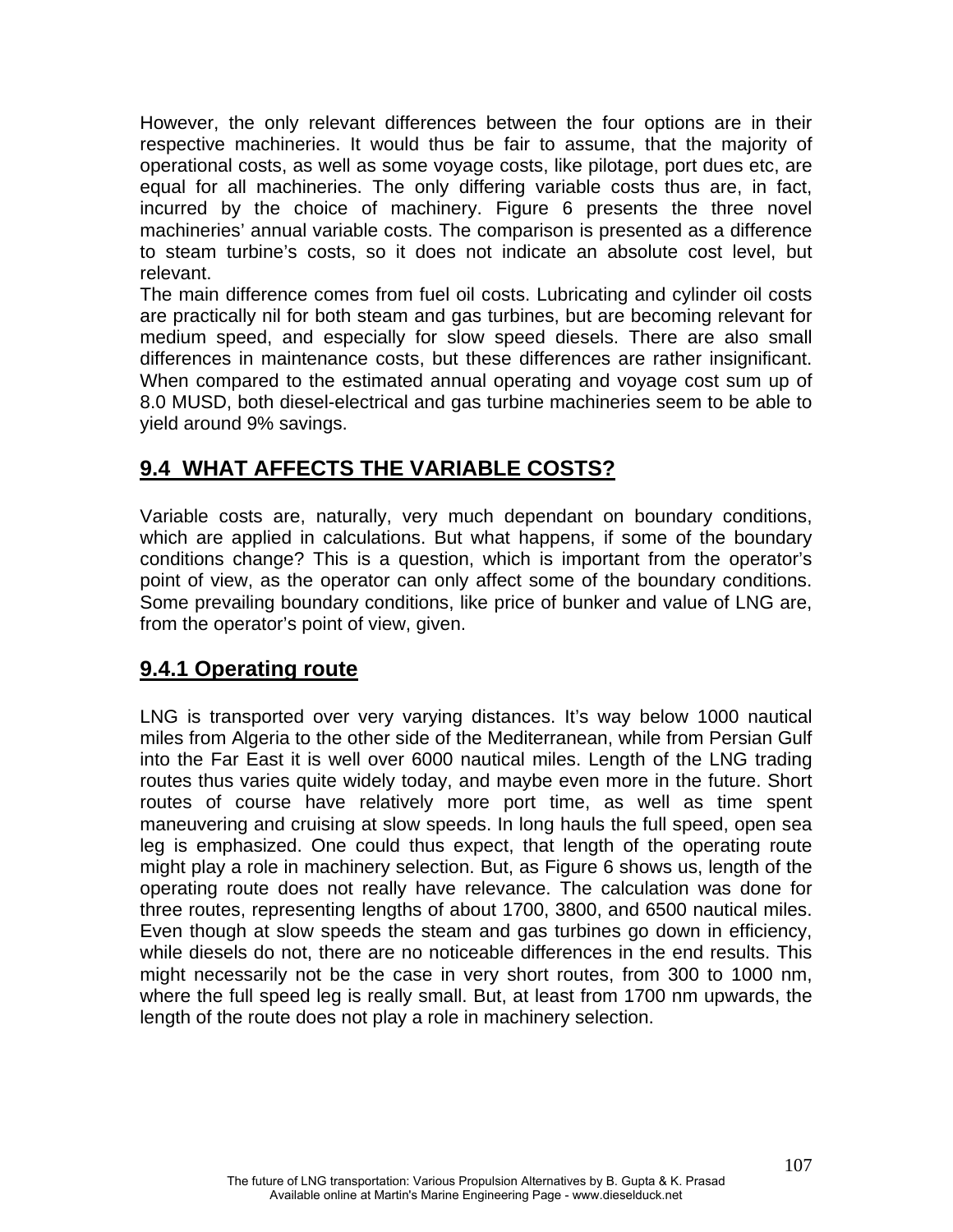### **9.4.2 Fuel flexibility**

Fuel flexibility means the ability for the machinery to utilise varying proportions of bunker and LNG. Depending on the tank insulation and ambient conditions, among other things, boil-off equals 40..60% of the ship's total fuel input. The remaining 40..60% of fuel input is usually provided with bunker. But if bunker price is very high, or if LNG is valued very low, it might prove more economical to force additional boil-off to feed the machinery. Under such market conditions, the most economical operating mode would thus be to have LNG input representing 100% of total fuel input. Fuel flexibility is therefore quite important from the operator's point of view. When an LNG ship is operated for 30 years, or even longer, it is vital, that fuel costs can be minimised, by switching to the most economical fuel, following changes in market conditions. Steam-mechanical machinery has the ultimate fuel flexibility. Steam turbine can be equipped to LNG fuel inputs from 0% to 100%, and the rest of the fuel input can be the cheapest bunker available. This is a clear advantage of the steam turbine machinery, as, in fact, the actual boil-off rate varies following the ambient conditions. Steam turbine has no problem in consuming all the boil-off there may be.

Gas turbines can here roughly be divided into two categories. First there are the aero-derivative gas turbines, which use clean distillate fuels like MGO as their liquid fuel. Then there are industrial gas turbines, which are able to burn heavier and cheaper intermediate fuels, such as IF30 or even IF180. Due to the differences in liquid fuel, these two types of gas turbines have differing operating economies. HFO-burning gas turbine has the second best fuel flexibility, being able to utilise LNG for 0% to 80% of total fuel input. This applies to gas turbines,

which have their COGES cycle output around 22 MW. This LNG input range is wide enough for the gas turbine to be able to take all the boil-off which may be coming. At least 20% of fuel input must nevertheless be HFO, since this machinery is equipped with a booster diesel engine.

MGO-burning gas turbines have the disadvantage of having to use rather expensive liquid fuel. For this reason it is usually not liquid fuel, which is used for additional fuel input, but forced boil-off. In such a case the amount of LNG input is fixed at gas turbine's total fuel input, representing about 80% of total fuel input. This machinery has, from the economical point of view, no fuel flexibility at all. Total lack of fuel flexibility also applies to the re-liquefying diesel-mechanical machinery. This machinery uses 0% LNG as fuel input, and since the primemovers can not utilise LNG, the amount can not be changed. As long as the re-liquefaction plant is dimensioned correctly, it has the capacity to re-liquefy all the boil-off coming from the tanks. This machinery burns 100% bunker, no matter what its price in relation to LNG is. Diesel-electrical machinery's LNG input is also fixed. It is fixed at the amount of gas-burning diesel engines, while HFO input is fixed at the amount of single fuel diesel engines. This machinery must thus burn the pre-determined amounts of LNG and bunker, no matter what their prices are. Actually, since the amount of boil-off can vary, gas-diesel capacity must either be overdimensioned for normal use, or the occasional excess boil-off gas must be disposed of by burning it.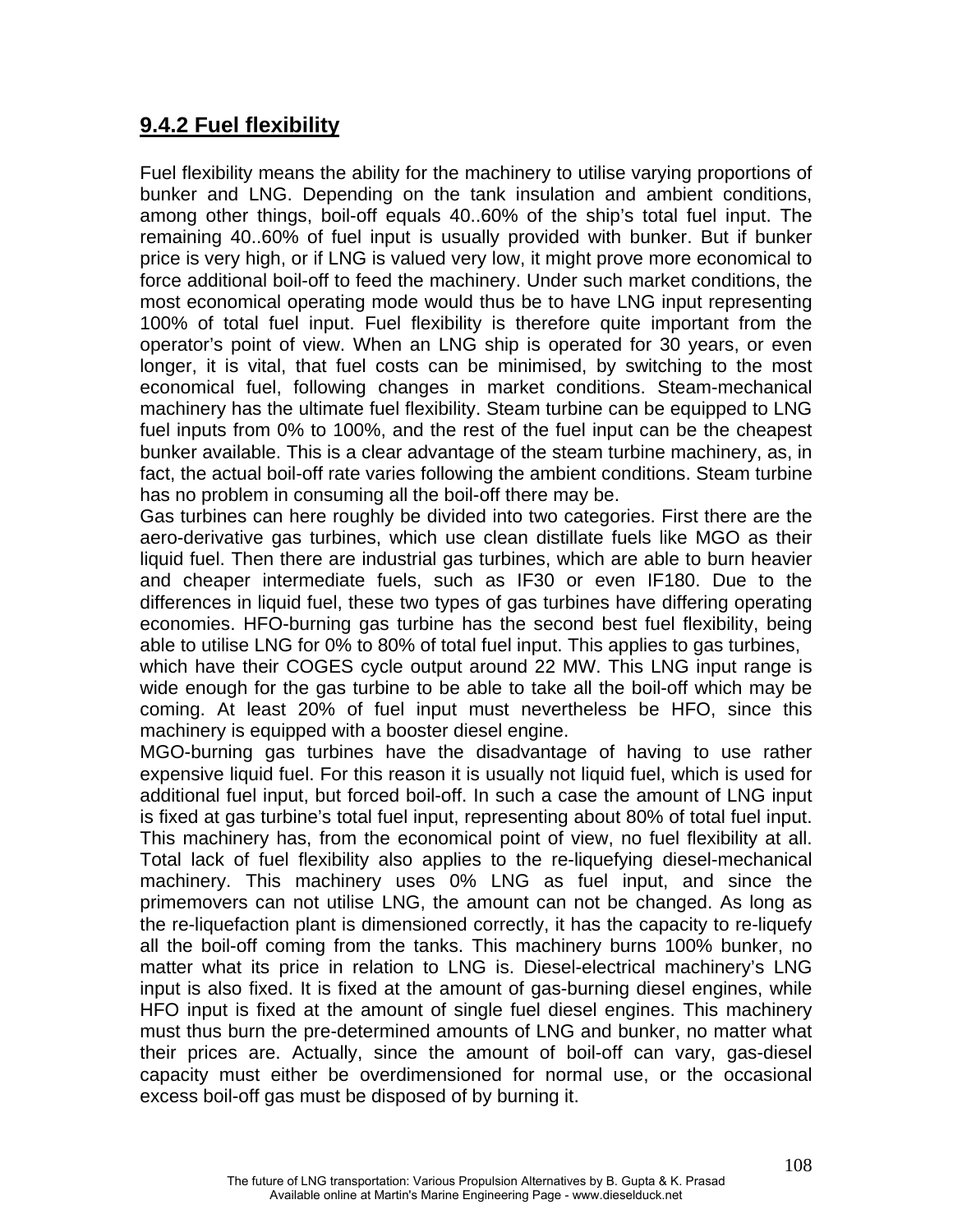## **9.4.3 Value of LNG**

Of course, fuel flexibility has no meaning, unless the value of LNG, or price of HFO, changes. Actually, value of LNG is quite a complex issue. This is also, one could claim, the essential issue with respect to voyage costs, and subsequently to machinery selection. This is thus a question, which deserves some attention. As mentioned, boil-off gas is natural in each LNG carrier. Quantity of boil-off is not, however, dependant on the choice of machinery. First thing to note here is thus, that since the amount of natural boil-off is equal with all four machineries, it can be considered as 'free' source of power in comparison. But, the fourth optional machinery, based on two stroke diesel engines, can not burn boil-off. Instead, the boil-off gas is re-liquefied, and put back into the cargo tanks. Because no boil-off is burnt, this machinery naturally burns much more liquid fuel than all the others. But, on the other hand, it is also able to deliver more cargo inside the same cargo tanks, than the alternativemachinery- including ships. To be able to compare this option justly, reliquefied boil-off gas must be assigned with some value. To highlight the importance of boil-off valuation, Figure 7 presents compositions of relevant variable costs for each four machineries.



**Figure 7 Composition of relevant variable costs**

The figure also includes two COGES machineries. These refer to gas turbine based machineries, which can utilise different kinds of liquid fuels. As the amount of natural boil-off is not enough to give most gas turbines a 100% fuel input, back-up fuel must be added. If the gas turbine can utilise HFO, it is used. But if the gas turbine can only utilise MGO, it is, from economical point of view, too expensive to be burnt. In such a case the 100% fuel input for gas turbine is provided with additional LNG, which is forcefully vaporised. Such a ship will end up delivering less cargo than its counterparts, and the value of forced boil-off is thus added to its variable costs. In the figure above, LNG is assigned an energy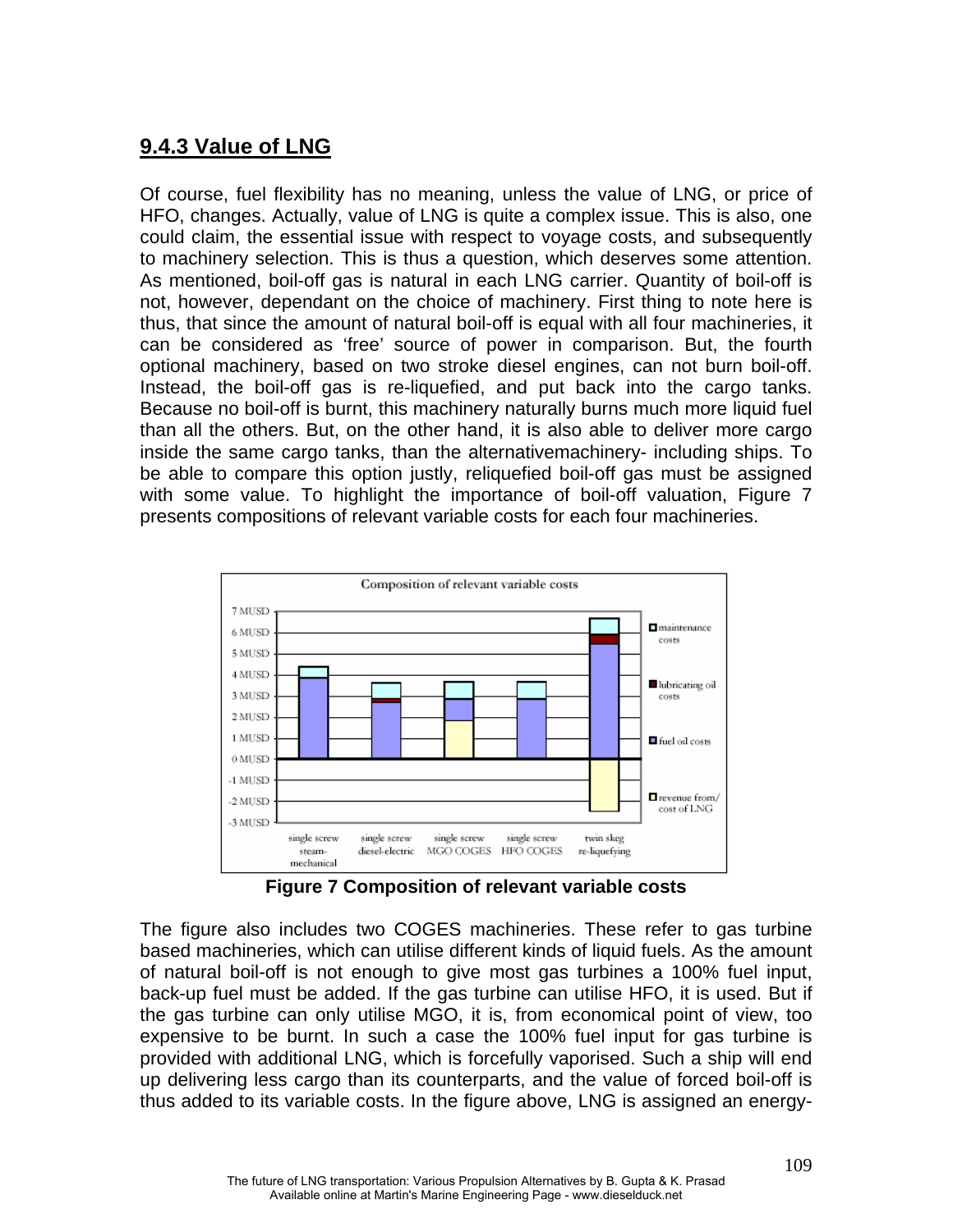equivalent value to HFO. This means, that the energy contained within LNG is valued at the same price, as the energy contained in HFO. Looking at the figure it is also evident, that value of LNG is the key issue for profitability of re-liquefying technology, as well as for the MGO-burning gas turbine. If energy contained in LNG is more valuable than energy contained in HFO, it is good business not to burn it, but to re-liquefy, and to sell it at a higher price. But what is the right price of LNG? Unlike for example oil, natural gas or LNG does not really have a world market price, as such. Different buyers get their gas at different prices, representing varying production costs and differing competitive environments. Usually in long term contracts the gas price is pegged to a basket of alternative fuels, such as oil and coal. One way of determining the value of LNG is by estimating it through the concept of opportunity costs. If LNG would not be forced, it could be used in the buyer's power plant for power production. This would mean, that the power producer needs to use less alternative fuels, such as crude oil, in his power production. In opportunity costing LNG's price could thus be set to the crude oil's energy-equivalent price. With the crude price of 28 USD/barrel, this would translate into an LNG price of approximately 201 USD/tonne. Because natural gas is, at least in part, used due to its environmental merits, an environmental premium could be added to this value. But, it is often the producer of gas, who arranges the transportation. For the producer, LNG is not that expensive, as he could calculate it only to be worth the gas production and liquefying costs. At its very lowest, production and liquefying costs of LNG equal about 91 USD/tonne. In a medium sized offshore production plant, on the other hand, the production and liquefying costs sum up to around 147 USD/tonne. Table 1 summarises some of the alternative aspects into the value of LNG.

| <b>LNG</b> price | price description                                     |
|------------------|-------------------------------------------------------|
| 91 USD/tonne     | on-shore producer's average cost price                |
| $125$ USD/tonne  | energy-equivalent price to HFO                        |
|                  | 147 USD/tonne off-shore producer's average cost price |
|                  | 201 USD/tonne energy-equivalent price to crude oil    |
|                  | 229 USD/tonne Japan's current average LNG price       |

**Table: Some different aspects into the value of LNG**

It would thus appear, that the value of re-liquefied, or forced boil-off, can be argued to be anything between 90..250 USD/tonne. LNG producer could use values of 90..150 USD/tonne, depending on market conditions, availability of LNG supply, and accounting policies. If all produced LNG could be sold at a good price, true opportunity costing values up to 230 USD/tonne should be used. On the other hand, LNG consumer would most likely be more correct in using values between 200..230 USD/tonne. Value of LNG is thus quite of an ambiguous concept.

But has this any relevance with respect to annual variable costs? Figure 8 answers this question by showing the relationship between annual variable costs, and the value of LNG. The graph shows differences to the steam mechanical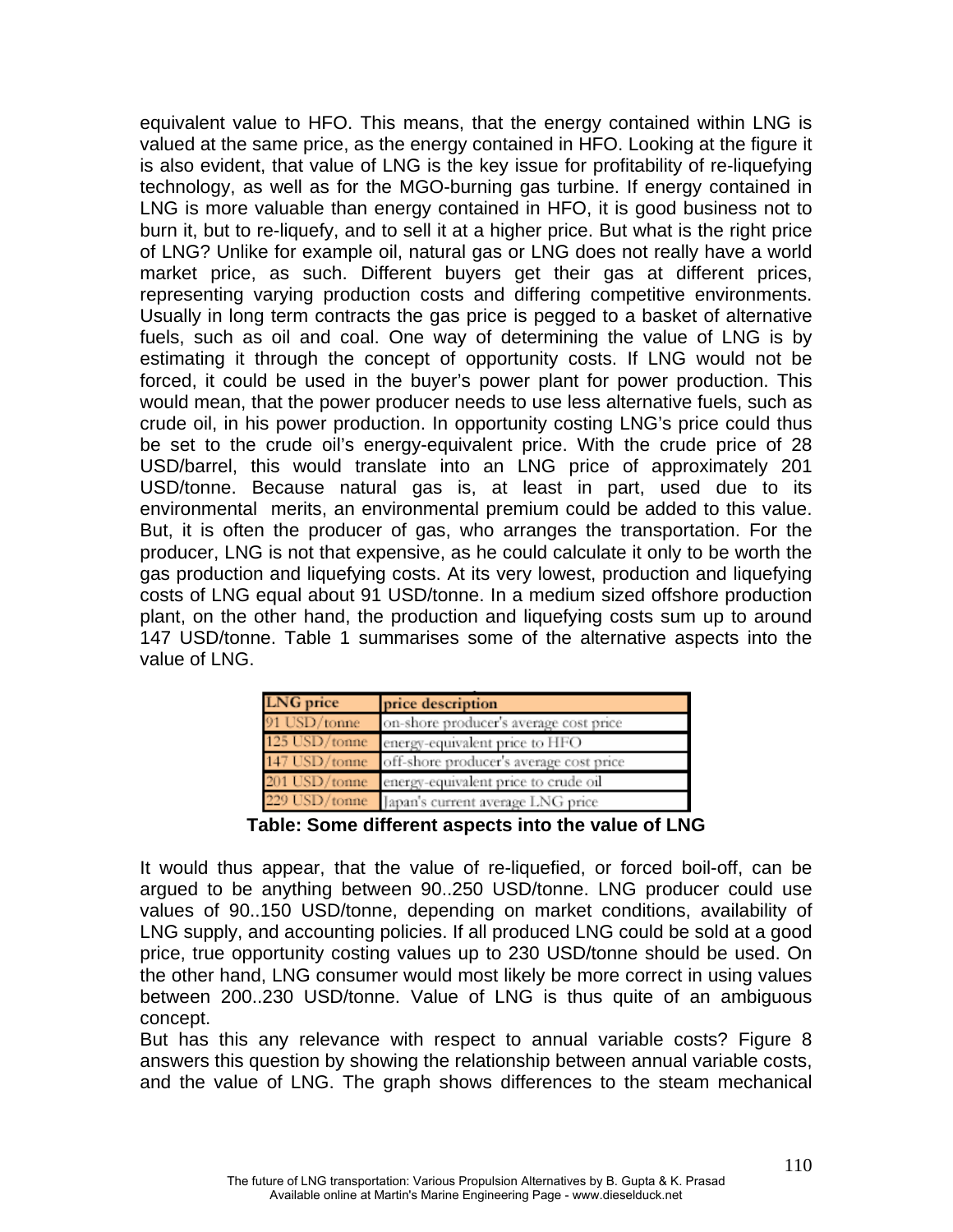machinery, which is represented by the x-axis, and calculation is based on HFO price of 114 USD/tonne.



**Figure 8 Recurring annual variable cost, versus the value of LNG, presented as difference to the steam-mechanical machinery** 

The diesel-electrical machinery maintains its advantage over steam turbine at all LNG values. When LNG is valued below 125 USD/tonne, or 110% of HFO per tonne price, diesel-electrical machinery becomes less economical. Below this price it is more economical to burn LNG, rather than HFO. Unfortunately dieselelectrical machinery's LNG input can not be increased beyond the installed capacity of its gas burning engines. Steam turbine can be operated entirely on LNG, if need be, and will thus be more competitive in low LNG values. Gas turbine machinery, which can utilise HFO as its liquid fuel, behaves much the same way as the diesel-electrical machinery. Below LNG value of 125 USD/tonne, or 110% of HFO price, the back-up HFO is no longer fed into the gas turbine, but replaced with additional forced boil-off. This improves its economics a little bit in lower LNG values, but there will still be a HFOburning booster diesel engine, which can not use LNG. The MGO-burning gas turbine has to force additional boil-off constantly. This machinery's optimum operating point is thus at 125 USD/tonne, or 110% of HFO price, since higher LNG prices do not favour boil-off forcing. This machinery finally loses its advantage over steam turbine at break-even LNG value of 175 USD/tonne, or 155% of HFO price. As one could expect, re-liquefying is good business, if LNG is valued high. Break-even LNG value with respect to steam turbine is at 120 USD/tonne, or 105% of HFO price. Re-liquefying becomes the most economical option beyond LNG value of 155 USD/tonne, or 135% of HFO price.

# **9.4.4 Price of HFO**

And what happens, if bunker price changes? Actually, it is only relevant, what is the value of LNG in relation to the price of HFO. This is what determines, if it is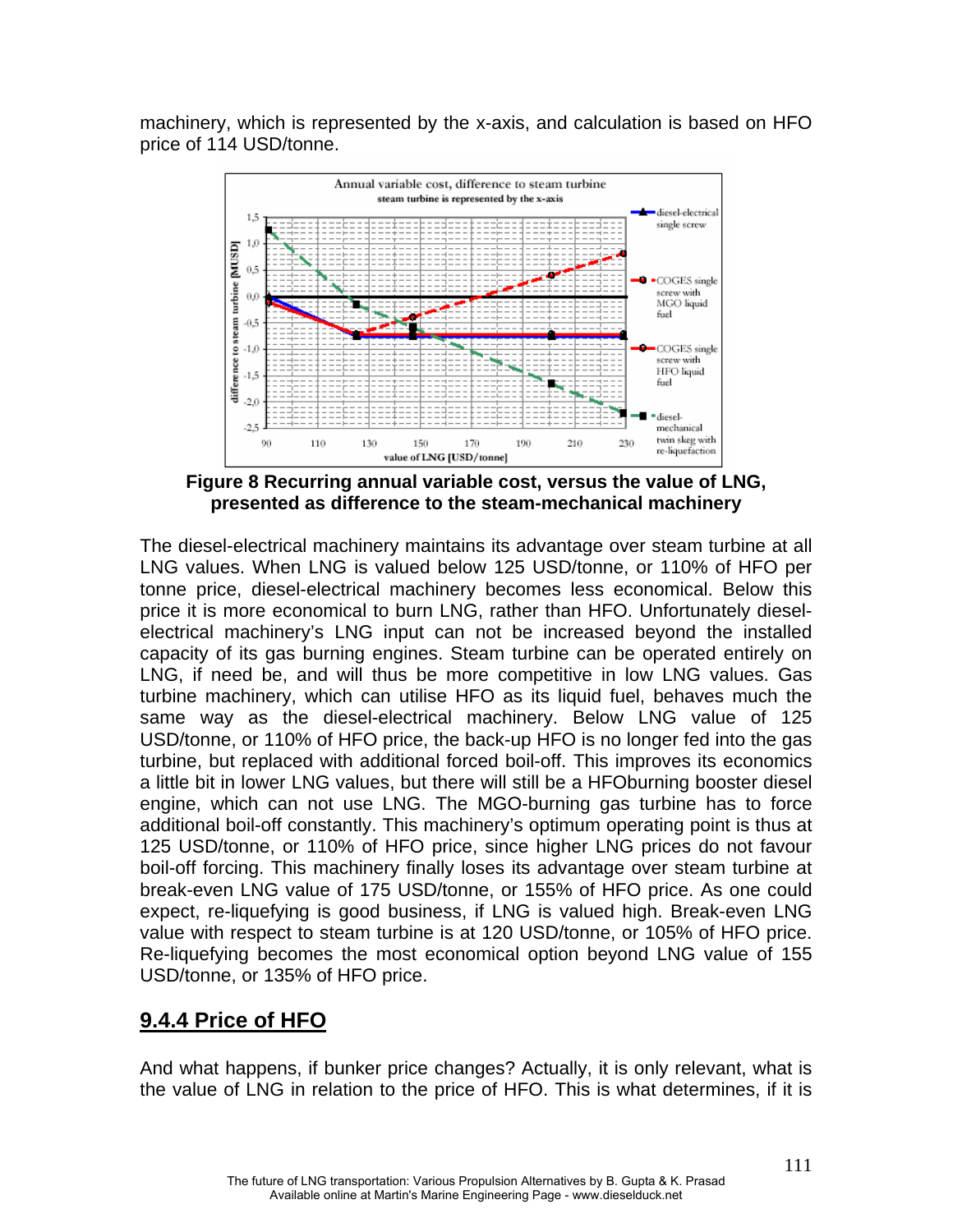more economical to burn HFO or LNG. Figure 8 has been calculated with a HFO price of 114 USD/tonne, but the results could as well be presented in a more universal scale of LNG/HFO price ratio. Additionally, when the one-time investment costs are amortized to the ship's expected economic lifetime, recurring annual variable costs can be added to it. Figure 9 presents these results, applying 20 years and an 8% cost of capital to amortize.



**Figure 9 Total annual cost, versus the ratio of LNG value and HFO price, presented as difference to the steam-mechanical machinery** 

These results, presented in Figure 8 and in Figure 9, have been arrived to by assuming, that all the fuel flexibility, which is available in a machinery, is utilised to its maximum extent.

### **9.4.5 Membrane or Moss?**

LNG ships are usually divided into two subtypes, according to their cargo containment system. Ships having their cargo contained in Technigaz or Gaz Transport systems, are commonly referred to as membrane-type tankers, whereas ships with their cargo carried in large, spherical tanks, are referred to as Moss-type tankers. Ships of the two subtypes are distinctly different from one another. Moss-type ships enclose a larger volume due to their main-deckpenetrating spherical tanks. Moss-type ships have also wider beam, than their membrane-type counterparts. Despite these differences, all results presented in this paper are equally applicable to ships of both subtypes. Having said this, there are still some differences between the subtypes. Moss-type ships have wide beams, their cargo contained in spherical tanks, and typically quite spacious engine rooms. In these Moss-type ships a more compact machinery does not enable any reductions in main dimensions, nor any increase in cargo volume. In an membrane-type ship, on the other hand, a more compact engine room would enable an increase in cargo space, or, alternatively, a reduction in main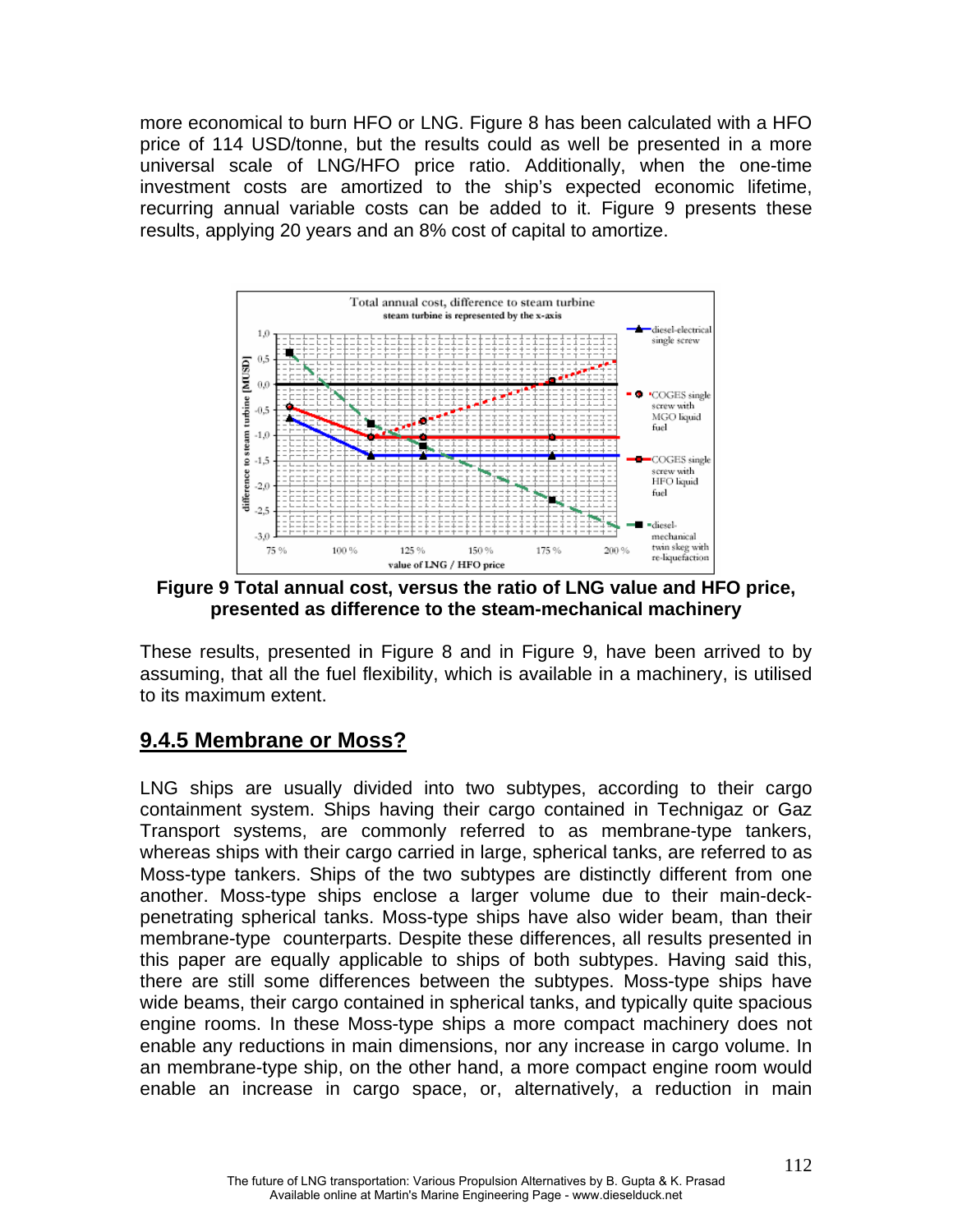dimensions. Quite compact all-aft engine room can be achieved with electrical podded propulsors. These propulsors of course require the ship to have an electricity producing main machinery.

# **9.4.6 Single or twin propulsor?**

One of the acknowledged benefits of a twin screw design is its improved redundancy. Diesel-electric and COGES machineries, as well as the dieselmechanical re-liquefying machinery, can all be easily built as either single or twin propulsor ships. If the steam-mechanical ship would be built twin screw, it would be much more costly. In practice twin screw steam-mechanical ship is really not feasible.

# **9.5 Shipyard Premium**

So far all LNG carriers have been delivered with a single screw steammechanical propulsion. All the novel alternatives, discussed in this paper, are thus prototypes from the yard's point of view. As steam turbine is the default design, it is likely, that shipyards will add premium to any novel LNG tanker's price. The calculated investment cost difference, presented earlier in this paper, is thus different, than the actual ship's price difference, which can only be indicated by yards. Part of the premium should be viewed as an uncertainty guarantee. This part indicates, how much the yard thinks its risks increase, should it be contracted to build a prototype with a new power plant concept. One could expect, that re-liquefaction plants, and gas turbines, will probably carry the highest risk premiums. Medium speed diesel technology, even if fuelled by low pressure gas, is perhaps the least unknown technology for most LNG carrier building shipyards. Another part of premium is due to the loss of serial ship effect. When ships are built in series, benefits of learning, repeatability, and, one could say, kind of mass production, are beginning to emerge. Established LNG ship building yards in the Far East have built, and are in the process of building LNG ships in series. For such yards the serial ship effect premium, and the threshold to choose a novel machinery, might be higher, than for the yards, which are yet less established in the LNG market. Shipyard premium might, all in all, become big enough an obstacle for novel machineries to enter the market. What could a supplier of such a novel technology do, so that the shipyard would reduce its premium? There might not be much, a supplier can do about the serial ship effect, but risk premium is something, a supplier could reduce. One answer would be for the technology supplier to carry a part of the risk. This could be arranged through the delivery of a complete power and/or propulsion package. The more tasks and responsibilities the supplier is willing to take care of in the building phase, the less risk there is associated for the yard to carry. Such a package could help persuade the yard to select a novel machinery. In the same context, the supplier could also offer something extra for the owner. If the supplier is contracted to deliver a machinery package, and if it is also willing to take responsibility over it, supplier could as well offer up-time guarantees, for example. Such a package,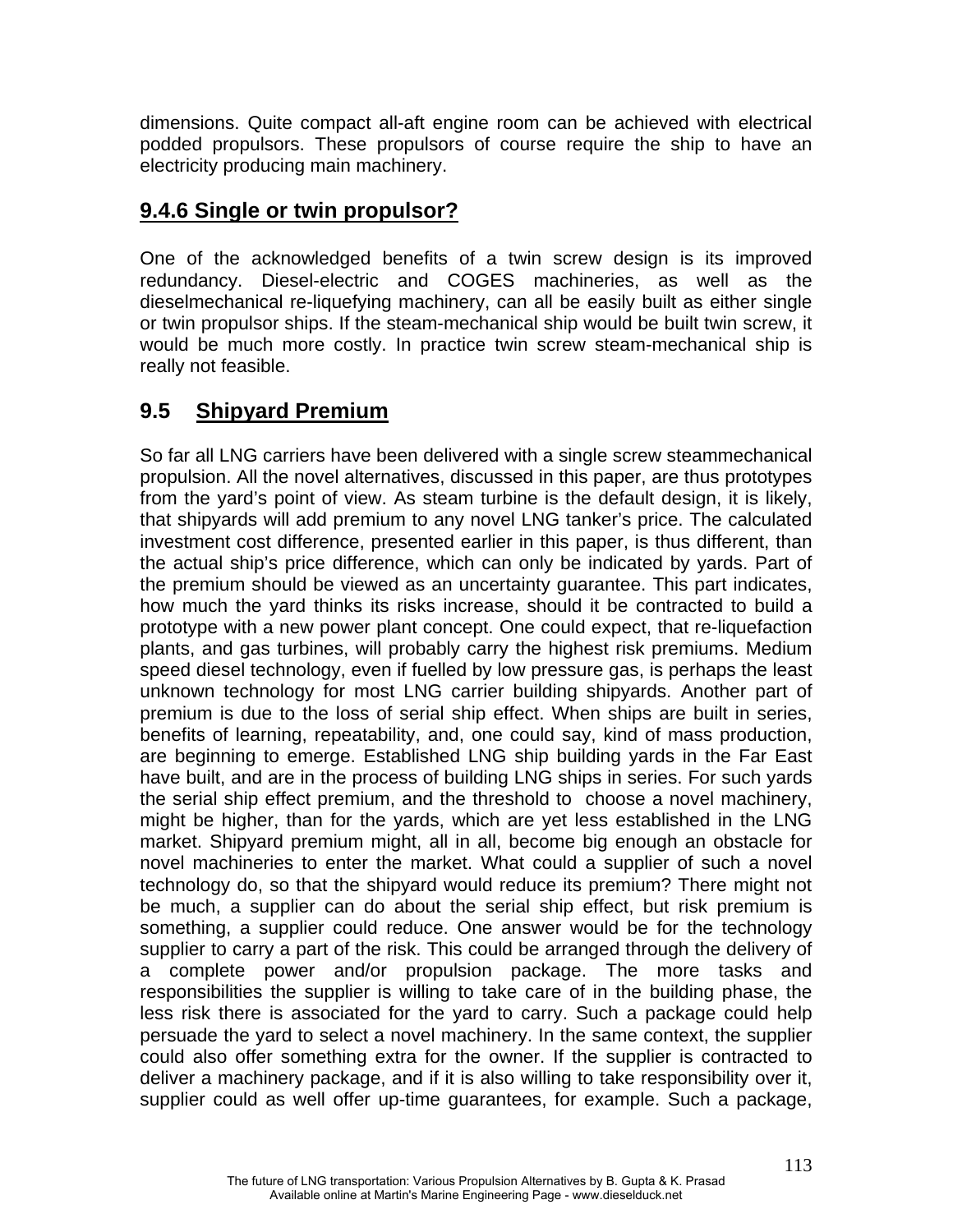offering benefits for both the owner and the yard, could significantly help penetration of new machineries into the LNG market.

### **9.6 Conclusion**

So far nothing has been able to beat steam turbines in LNG carriers. Lately, as technology has advanced, alternative and promising methods of handling boil-off gas have emerged. More specifically, there are three alternative technologies to power the tomorrow's LNG carriers. These are gas burning low pressure diesels, gas turbines in combined cycle, and re-liquefaction of boil-off. All of these novel technologies appear to offer economical benefits for the owner. Initial investment costs of these three machineries are lower, and all of their annual costs are smaller, given the right boundary conditions. All the novel machineries can be built to have higher redundancy, than what is feasible with steam turbine. These novel machineries can also be equally well applied onboard both the membraneand Moss-type LNG carriers. Also the length of the operating route does not appear to be an issue in machinery selection.

However, attention must be paid to correct identification of the prevailing boundary conditions. Re-liquefaction technology is sensitive to rise in bunker price, and especially to reduction in value of LNG. Re-liquefaction technology probably has the highest economical risks associated with it, but it is also capable to offer the highest returns. If it is the LNG consumer, who owns the cargo during transit, re-liquefaction emerges as a very prominent solution. Quite contrary to re-liquefaction, the MGO-burning gas turbines are sensitive to a high LNG price. This machinery is, over a wide range of LNG and HFO prices, more economical than the steam turbine machinery. However, it appears to lose constantly to the HFO-burning gas turbine, as well as to the diesel-electrical machinery. For LNG projects, where it is the gas producer, who is responsible for transportation, MGO-burning gas turbines however do provide a good solution. HFO-burning gas turbines and diesel-electrical machineries have rather similar operating economics. They both beat steam turbine over the entire range of varying boundary conditions, and are able to offer quite constant and secure economical benefit for the operator. These machineries both thus pose the smallest economical risks with quite certain returns. Both of these novel machineries can be considered as rather safe options for the operator. Shipyard premiums are an issue, which might impede penetration of these novel technologies. Here a supplier could ease the selection by offering the shipyard a complete packaged delivery.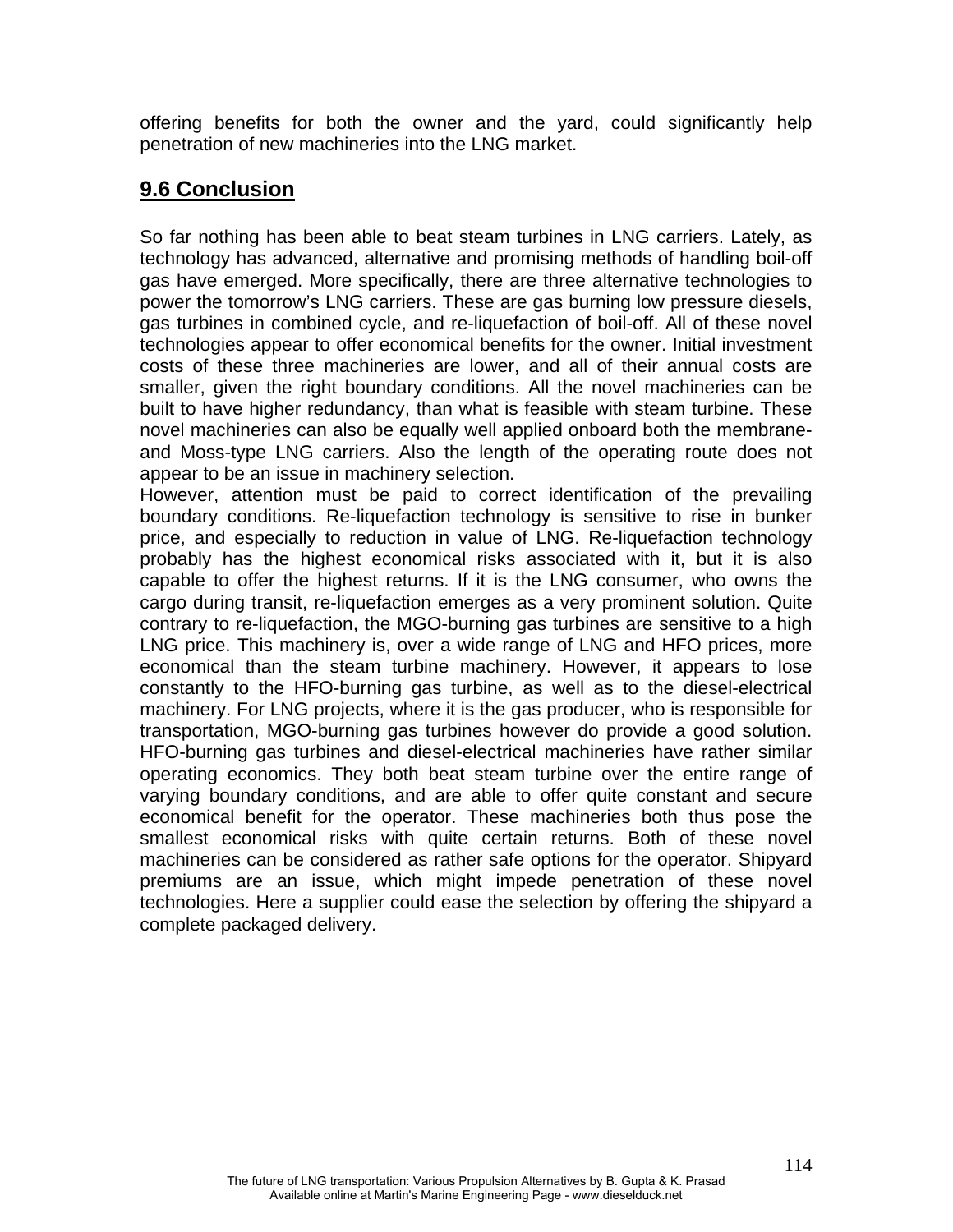## **CHAPTER 10**

# *TECHNICAL COMPARISON OF THE DIFFERENT PROPULSION TYPES*

### *Comparision between steam & diesel propulsion:-*

### **Size of LNG Carrier and Boil-Off Gas rates**

| <b>Ship particulars</b>                  |                  |
|------------------------------------------|------------------|
|                                          |                  |
| Cargo capacity                           | 150.000 m3       |
|                                          |                  |
| Boil off rate in loaded conditions *     | $0,12\%$ per day |
| Volume of methane                        | 180,0 m3/day     |
| Mass of methane (Density = 470 $kg/m3$ ) | 84.600 kg/day    |
| Energy in methane (LCV: 50,000 kJ/kg)    | 4.230 GJ/day     |
|                                          |                  |
| Boil off rate in ballast conditions *    | 0,06% per day    |
| Volume of methane                        | 90,0 m3/day      |
| Mass of methane (Density = 470 $kg/m3$ ) | 42.300 kg/day    |
| Energy in methane (LCV: 50,000 kJ/kg)    | $2.115$ GJ/day   |

### **Size of LNG Carrier and Boil-Off Gas rates**

| Voyage profile                         |           |
|----------------------------------------|-----------|
|                                        |           |
| Distance (Pilot-Pilot)                 | 6500 nm   |
| Nominal Service Speed                  | 20 knots  |
|                                        |           |
| Loaded voyage                          | 325 hours |
| Ballast voyage                         | 325 hours |
| Reserve                                | 24 hours  |
| Time for unloading                     | 24 hours  |
| Time for loading                       | 24 hours  |
|                                        |           |
| Time per round-trip                    | 722 hours |
| Round-trips per year                   | 12,1      |
|                                        |           |
| Propulsion power in loaded conditions  | 28920 kW  |
| Propulsion power in ballast conditions | 28920 kW  |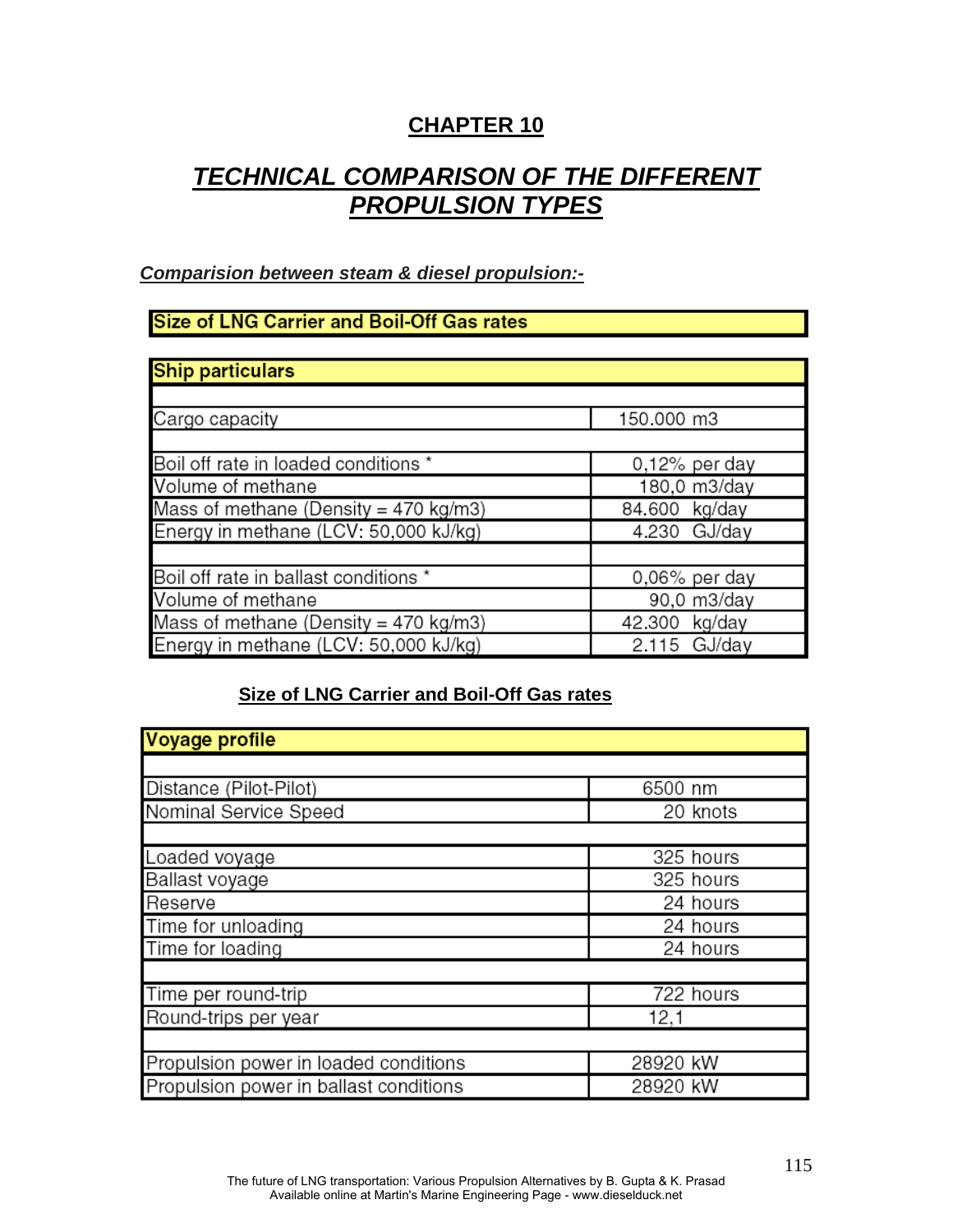### **Voyage profile**

| <b>Basic Data for Economical Comparison</b>        |  |               |  |
|----------------------------------------------------|--|---------------|--|
|                                                    |  |               |  |
| <b>Oil prices</b>                                  |  |               |  |
|                                                    |  |               |  |
| <b>Heavy Fuel Oil</b>                              |  | 150 US\$/tons |  |
| Lubrication oil for four-stroke engines            |  | 700 US\$/tons |  |
| Cylinder L. O. for two-stroke engine               |  | 800 US\$/tons |  |
| System oil for two-stroke engine                   |  | 700 US\$/tons |  |
|                                                    |  |               |  |
|                                                    |  |               |  |
| <b>LNG prices</b>                                  |  |               |  |
|                                                    |  |               |  |
| LNG sales prices                                   |  | 188 US\$/ton  |  |
| LNG sales prices (LCV of methane = $50,000$ KJ/kg) |  | 4,0 US\$/Mbtu |  |

### **Basic Data for Economical Comparison**

| <b>Power Consumption</b>     |                                 |                                                     |                                           |  |
|------------------------------|---------------------------------|-----------------------------------------------------|-------------------------------------------|--|
| Options                      | Steam turbine<br>TurboGenerator | Two-Stroke<br>Diesel Engines<br>with Reliquefaction | Dual-Fuel<br>Two-Stroke<br>Diesel Engines |  |
| Engine power for propulsion  |                                 |                                                     |                                           |  |
| Loaded conditions            | 29808 kW                        | 29212 kW                                            | 29212 kW                                  |  |
| Ballast conditions           | 29808 kW                        | 29212 kW                                            | 29212 kW                                  |  |
| Electrical power consumption |                                 |                                                     |                                           |  |
| Loaded conditions            |                                 |                                                     |                                           |  |
| Electrical power consumption | 1500 kWe                        | 4743 kWel                                           | 3615 kWel                                 |  |
| Engine power                 | 1563 kW                         | 4941 kW                                             | 3766 kW                                   |  |
| Ballast conditions           |                                 |                                                     |                                           |  |
| Electrical power consumption | 1500 kWe                        | 3122 kWel                                           | 2558 kWel                                 |  |
| Engine power                 | 1563 kW                         | 3252 kW                                             | 2664 kW                                   |  |

### **Power Consumption**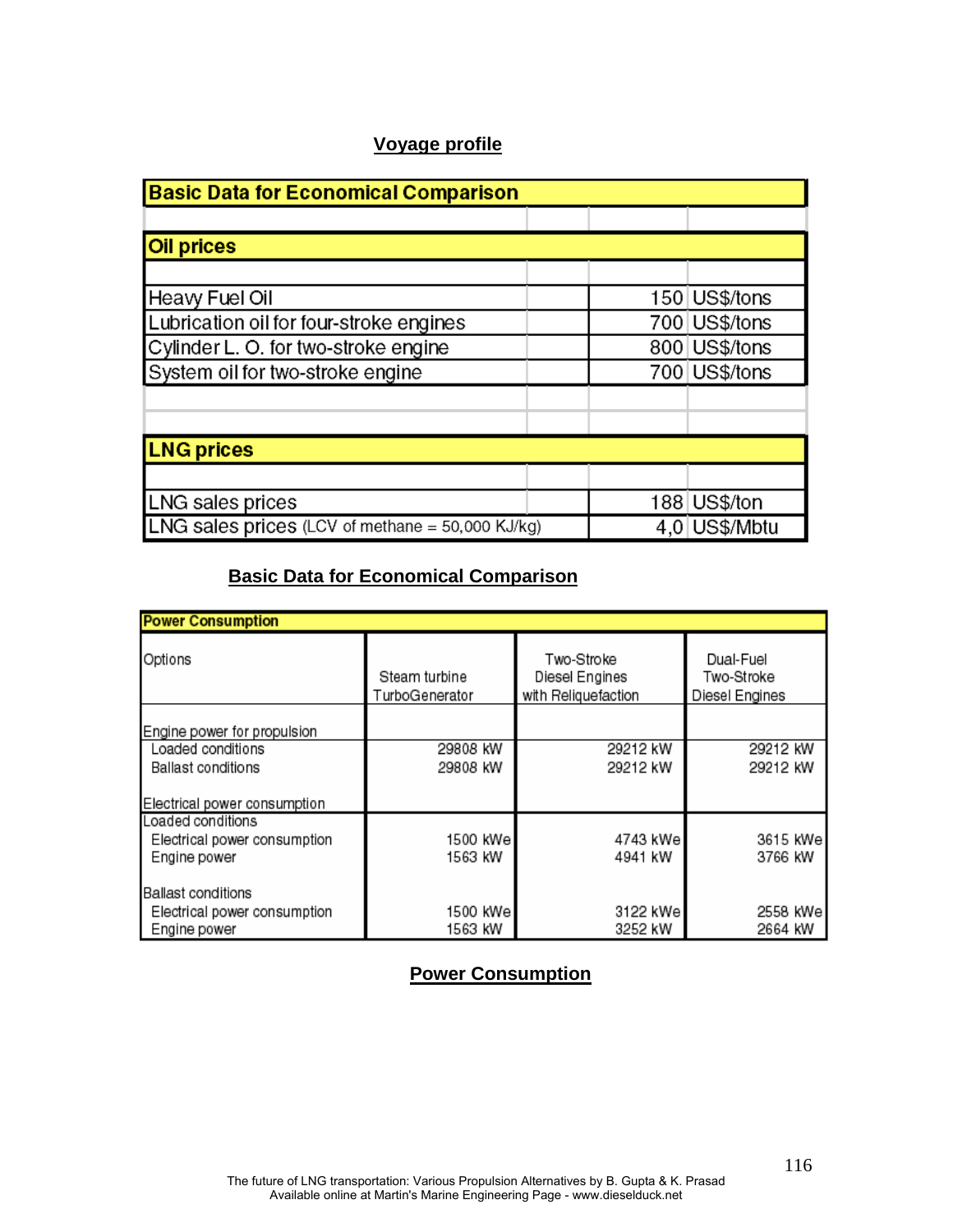| <b>Operation Costs at Loaded Conditions</b>                                   |                                                |                                                  |                                                  |  |
|-------------------------------------------------------------------------------|------------------------------------------------|--------------------------------------------------|--------------------------------------------------|--|
| Options                                                                       | Steam turbine                                  | Two-Stroke<br>Reliquefaction                     | Two-stroke<br>(LNG + HFO)                        |  |
| Propulsion Power                                                              |                                                |                                                  |                                                  |  |
| Delivered Power                                                               | 29808 kW                                       | 29212 kW                                         | 29212 kW                                         |  |
| Energy Needed<br>Available Energy in BOG                                      | 369,1 GJ/h<br>176,3 GJ/h                       | 210,8 GJ/h<br>0.0 GJ/h                           | 210,8 GJ/h<br>176,3 GJ/h                         |  |
| Extra Energy Needed                                                           | 192,9 GJ/h                                     | 210,8 GJ/h                                       | 34,6 GJ/h                                        |  |
| Equivalent HFO Cons.                                                          | 4.8 t/h                                        | 5,3 t/h                                          | 0.9 t/h                                          |  |
| Fuel oil costs<br>Cylinder oil costs<br>System oil costs<br>Maintenance costs | 723,2 \$/h<br>0,0 \$/h<br>0,0 \$/h<br>0.0 \$/h | 790,5 \$/h<br>35,1 \$/h<br>4,7 \$/h<br>29,2 \$/h | 129,6 \$/h<br>35,1 \$/h<br>4,7 \$/h<br>29,2 \$/h |  |
| <b>Auxiliary Power</b>                                                        |                                                |                                                  |                                                  |  |
| Delivered power                                                               | 1563 kW                                        | 4941 kW                                          | 3766 kW                                          |  |
| <b>HFO Consumption</b>                                                        | 0,5 t/h                                        | 1,0 t/h                                          | 0,8 t/h                                          |  |
| Fuel oil costs                                                                | 72,6 \$/h                                      | 150,3 \$/h                                       | 114,6 \$/h                                       |  |
| System oil costs                                                              | 0,0 \$/h                                       | 3,5 \$/h                                         | 2,6 \$/h                                         |  |
| Maintenance costs                                                             | 0,0 \$/h                                       | 12,4 \$/h                                        | 9,4 \$/h                                         |  |
| Operation cost per hour                                                       | 795,8 \$/h                                     | 1025,6 \$/h                                      | 325,1 \$/h                                       |  |

### **Operation Costs at Loaded Conditions**

| <b>Operation Costs at Ballast Conditions</b>                                  |                                                 |                                                  |                                                  |  |
|-------------------------------------------------------------------------------|-------------------------------------------------|--------------------------------------------------|--------------------------------------------------|--|
| Options                                                                       | Steam turbine                                   | Two-Stroke<br>Reliquefaction                     | Dual - Fuel<br>Two-stroke                        |  |
| Main Engine(s)                                                                |                                                 |                                                  |                                                  |  |
| Delivered power                                                               | 29808 kW                                        | 29212 kW                                         | 29212 kW                                         |  |
| Energy Needed<br>Available Energy in BOG                                      | 369.1 GJ/h<br>88.1 GJ/h                         | 210,8 GJ/h<br>0.0 GJ/h                           | 210,8 GJ/h<br>88,1 GJ/h                          |  |
| Extra Energy Needed<br>Equivalent HFO cons.                                   | 281,0 GJ/h<br>7.0 t/h                           | 210,8 GJ/h<br>5.3 t/h                            | 122,7 GJ/h<br>3.1 t/h                            |  |
| Fuel oil costs<br>Cylinder oil costs<br>System oil costs<br>Maintenance costs | 1053,7 \$/h<br>0.0 \$/h<br>0.0 \$/h<br>0.0 \$/h | 790,5 \$/h<br>35.1 \$/h<br>4.7 \$/h<br>29.2 \$/h | 460,0 \$/h<br>35,1 \$/h<br>4,7 \$/h<br>29,2 \$/h |  |
| <b>Auxiliary Power</b>                                                        |                                                 |                                                  |                                                  |  |
| Delivered power                                                               | 1563 kW                                         | 3252 kW                                          | 2664 kW                                          |  |
| HFO Consumption                                                               | 0,5 t/h                                         | 0.7 t/h                                          | 0,5 t/h                                          |  |
| Fuel oil costs<br>System oil costs<br>Maintenance costs                       | 72,6 \$/h<br>0.0 \$/h<br>0.0 \$/h               | 98.9 \$/h<br>2.3 \$/h<br>8.1 \$/h                | 81.1 \$/h<br>1.9 \$/h<br>6,7 \$/h                |  |
| Operation cost per hour                                                       | 1126,3 \$/h                                     | 968,8 \$/h                                       | 618,6 \$/h                                       |  |

### **Operation Costs at Ballast Conditions**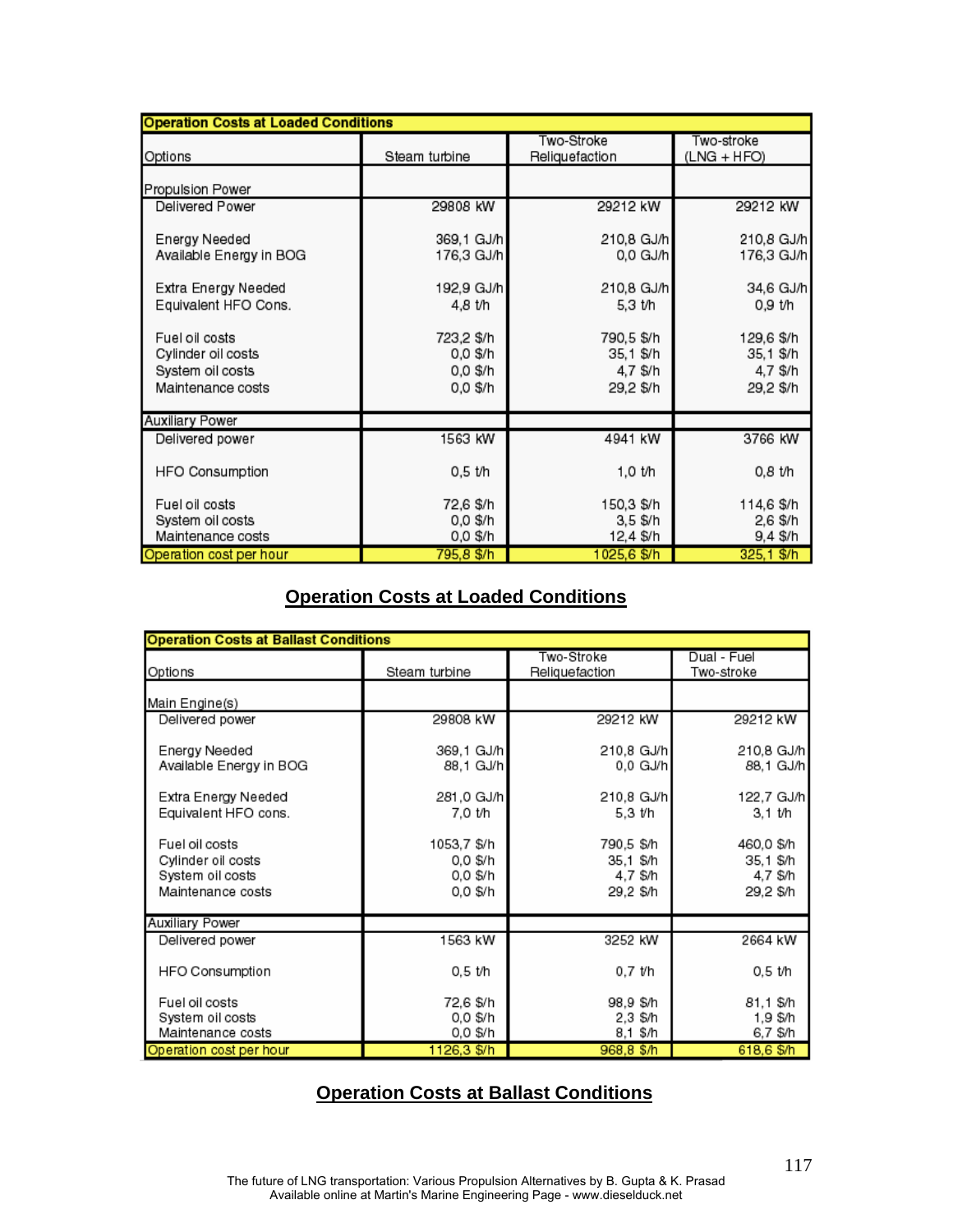| Annual operation costs and value of lost LNG (Fuel oil as add-up energy)                           |                                                  |                                          |                                                  |  |  |
|----------------------------------------------------------------------------------------------------|--------------------------------------------------|------------------------------------------|--------------------------------------------------|--|--|
|                                                                                                    |                                                  | Two-Stroke                               | Dual - Fuel                                      |  |  |
| Options                                                                                            | Steam turbine                                    | Reliquefaction                           | Two-stroke                                       |  |  |
| Operations costs during<br>Loaded conditions<br><b>Ballast conditions</b>                          | 3.140.000 \$/vr<br>4.440.000 \$/yr               | 4.040.000<br>\$/vr<br>3.820.000<br>\$/yr | 1.280.000 \$/yr<br>2.440.000 \$/yr               |  |  |
| Total operation costs per year                                                                     | 7.580.000 \$/yr                                  | 7.860.000<br>\$/vr                       | 3.720.000 \$/yr                                  |  |  |
| LNG account (per trip)<br>Lost during loaded voyage<br>Lost during ballast voyage<br>Total Economy | $2.438$ m <sup>3</sup><br>$1.219$ m <sup>3</sup> | m <sup>3</sup><br>m <sup>3</sup>         | $2.438$ m <sup>3</sup><br>$1.219$ m <sup>3</sup> |  |  |
| Operation costs<br>Value of lost LNG                                                               | \$/yr<br>7.580.000<br>3.910.000 \$/yr            | 7.860.000<br>\$/yr<br>\$/yr              | 3.720.000<br>\$/yr<br>3.910.000 \$/yr            |  |  |
| Total expentures per year                                                                          | 11.490.000<br>S/yr                               | 7.860.000<br>\$/yr                       | 7.630.000 \$/yr                                  |  |  |
| Saving per year                                                                                    | \$/yr                                            | 3.630.000<br>S/yr                        | 3,860,000<br><b>S/vr</b>                         |  |  |

 **Annual operation costs and value of lost LNG (Fuel oil as add-up energy)**

The benefit of diesel engine propulsion of LNG carriers is calculated to be above. US\$ 3.5 million per vessel per year. Especially the LNG selling price has a positive impact on the advantage of diesel engine propulsion. The benefit gained in operating costs and the additional income from the sale of LNG by diesel engine propulsion and reliquefaction will, in all cases, be sufficient to justify even large differences in investment costs, if such are called for at all. Basically, diesel propulsion offers a CO2 emission reduction of about 30% compared to the steam plant.

### **10.1 Comparision between steam, diesel & diesel-electric-**

A state-of-the-art 145,000 m3 LNG carrier, with main particulars as shown in figure 4. was used as the basis for the technical and economical evaluation. Figure 3 and tables 1 and 2 show the predicted power requirements, efficiency figures and initial costs of the different propulsion options.



Fig. 2 Efficiency comparison between DF-electric and steam turbine propulsion for the case quoted in this article.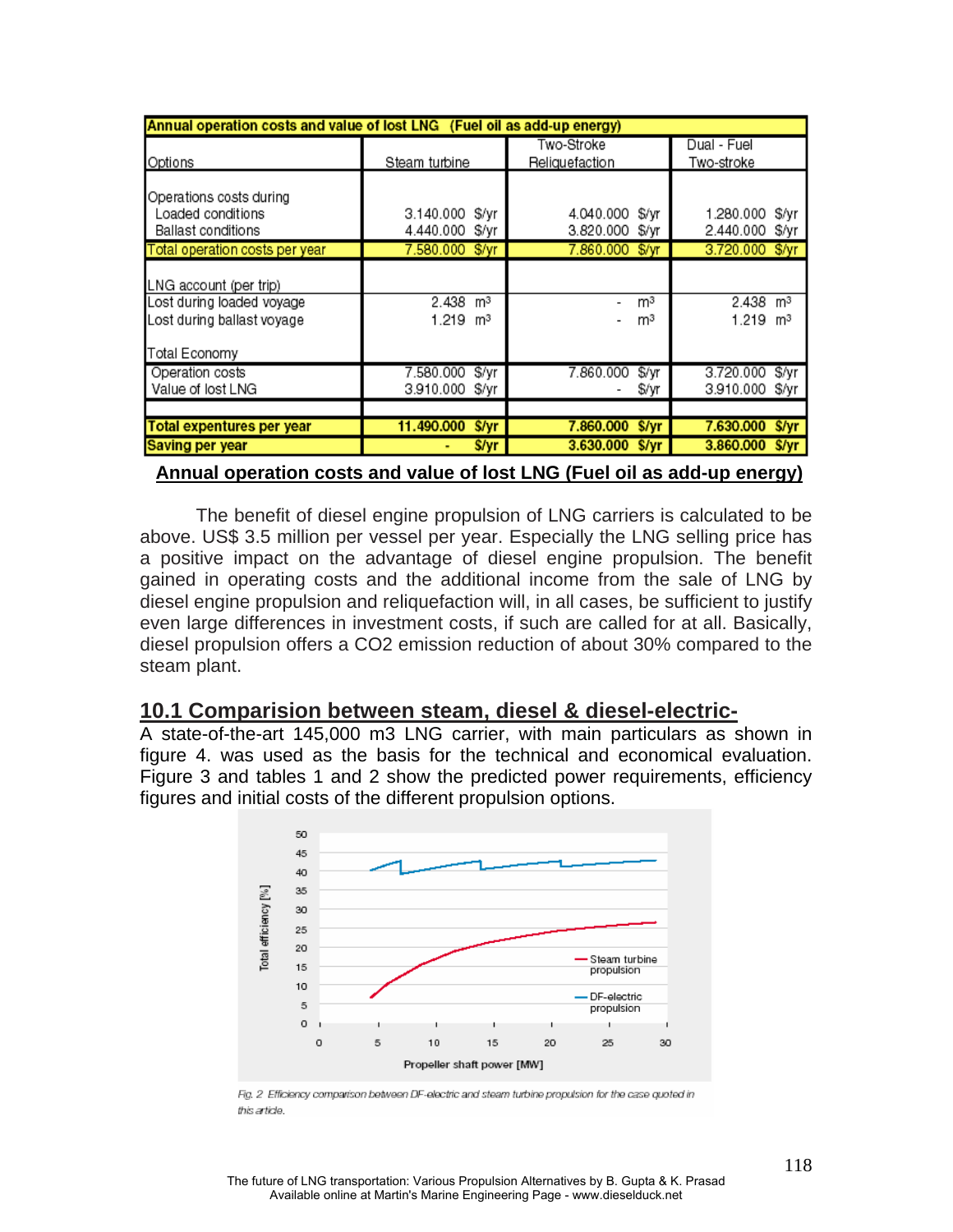The difference in needed power is merely due to different efficiency losses between the propeller and the engine or turbine. Since the diesel-electric version is producing electrical power, the loss of efficiency is greater than for the mechanically driven propeller.



**Figure 3: Predicted Brake Power Requirements** 

# **Comparison of Propulsion Efficiency** Figures

| Steam Turbine<br>(Single Screw) |       | DF Diesel Electric<br>(Single Screw)                                   |            | 2-Stroke Diesel Engine<br>(Single Screw) |       |
|---------------------------------|-------|------------------------------------------------------------------------|------------|------------------------------------------|-------|
| Fuel / Boil-off Gas             | :1.00 | Fuel / Boil-off Gas                                                    | :100       | Fuel                                     | :1.00 |
| Boiler                          | :0.88 | DF-Diesel Engines : 0.46*                                              |            | 2 Stroke Engine                          | :0.49 |
| Steam Turbine                   | :0.35 | Alternators                                                            | :0.97      | Shafting                                 | :0.99 |
| Gearbox                         | :0.98 | Converters.                                                            | :0.98      |                                          |       |
| Shafting                        | :0.99 | E-Motors                                                               | :0.96      |                                          |       |
|                                 |       | Gearbox                                                                | :0.98      |                                          |       |
|                                 |       | Shafting                                                               | :0.99      |                                          |       |
| <b>Total Efficiency</b>         | :030  | <b>Total Efficiency</b><br>*) in gas mode 0.48<br>**) in gas mode 0.43 | $:0.41***$ | <b>Total Efficiency</b>                  | :0.48 |

### **Table 1: Comparison of Propulsion Efficiency**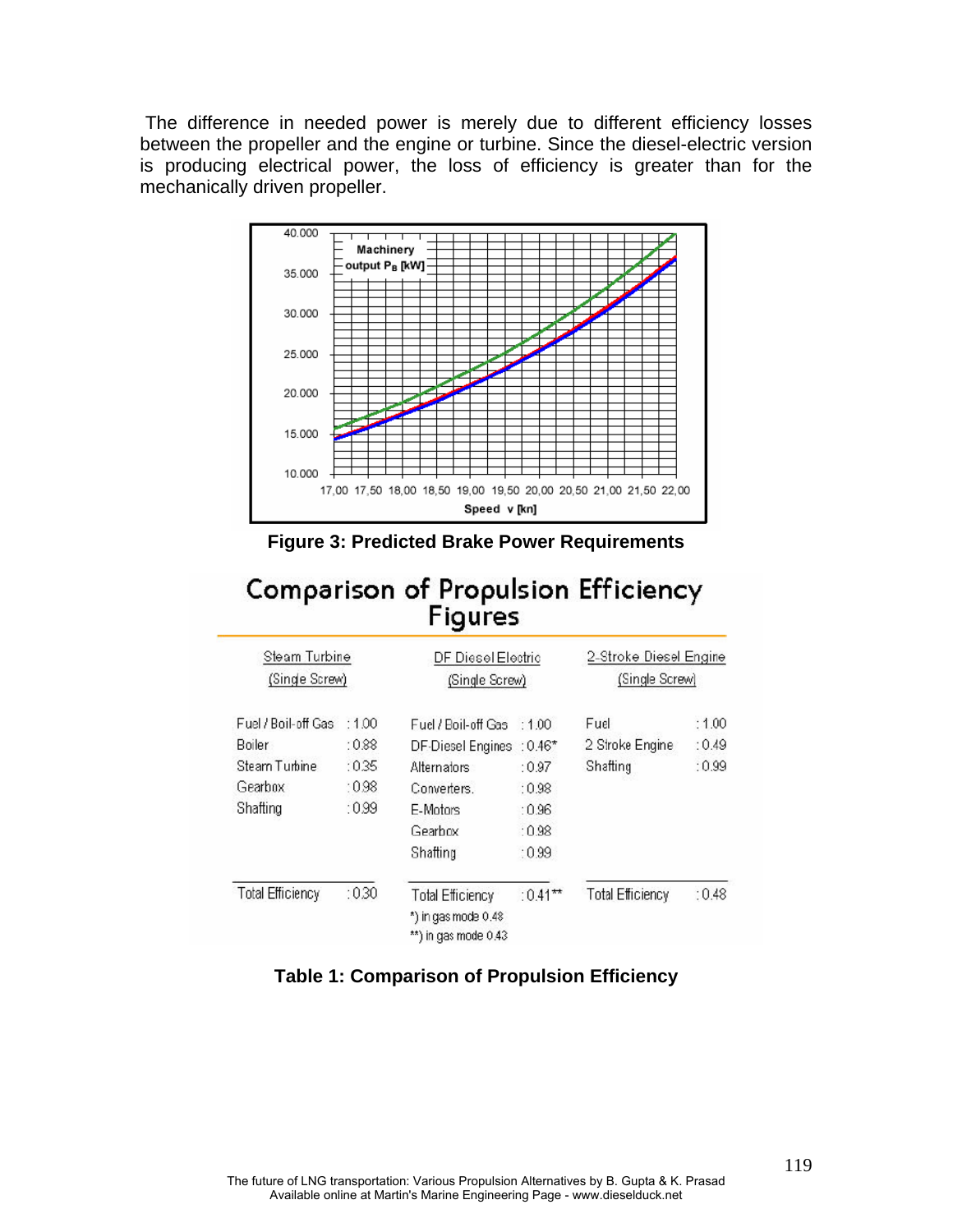| Steam Turbine        |           | DF Diesel Electric       |         | 2-Stroke Diesel Engine     |        |
|----------------------|-----------|--------------------------|---------|----------------------------|--------|
| (Single Screw)       |           | (Single Screw)           |         | (Single Screw)             |        |
| Boilers ind, main    |           | 4 df-diesel engines      |         | Main engine                | :7.20  |
| propulsion turbine   | :13.50    | incl. Alternators        | : 11.50 | Reliquefaction plant       | :6.00  |
| Gear Case            | 300       | 2 E-motors, transformers |         | 3 diesel gensets           | :2.70  |
| 2 turbine gensets    | 1.60      | converters               | :5.50   | Propeller & shatting       | :0.65  |
| 1 diesel genset      | 0.90      | Gear case                | :220    | Ruder/steering gear        | :0.25  |
| Propeller & shafting | 0.65      | Propeller & shafting     | :0.65   | Exhaust gas Boiler         | :0.30  |
| Ruder/steering gear  | 0.25<br>t | Ruder/steering gear      | : 0.25  |                            |        |
|                      |           | Exhaust gas Boiler       | :0.30   |                            |        |
|                      |           | Thermal Oxidiser         | : 0.50  | <b>Total Initial Costs</b> | :17.10 |

### **Table 2: Preliminary comparison of initial costs**

Figure shows the different cargo capacities which can be achieved with the various propulsion alternatives, while maintaining the same main ship particulars.

#### **Principal Particulars:**

- $\blacktriangleright$  Length over all: abt. 280,00 m
- $\blacktriangleright$  Length between perpendiculars: 268,00 m
- $\triangleright$  Breath moulded: 43.20 m
- ¾ Depth to maindeck: 26,10 m
- ¾ Cargo\* (100% Steam): abt. 145.500 m³
- $\triangleright$  Cargo\* (100% Diesel mechanical): abt. 149.000 m<sup>3</sup>
- $\triangleright$  Cargo\* (100% Diesel Electric): abt. 150.500 m<sup>3</sup>
- ¾ Gross Tonnage: abt. 95.500
- ¾ Draught (steam / diesel electric): 11,95 m
- ¾ Corresp. Deadweight all told: abt. 72.700 t
- ¾ Draught (Diesel mechanical): 12.1 m
- ¾ Corresp. Deadweight all told: abt. 74.300 t
- $\triangleright$  Speed at design draught: abt. 19.50 kn<sup>\*</sup>) cargo capacity based on CS1 system for 0.15% BOR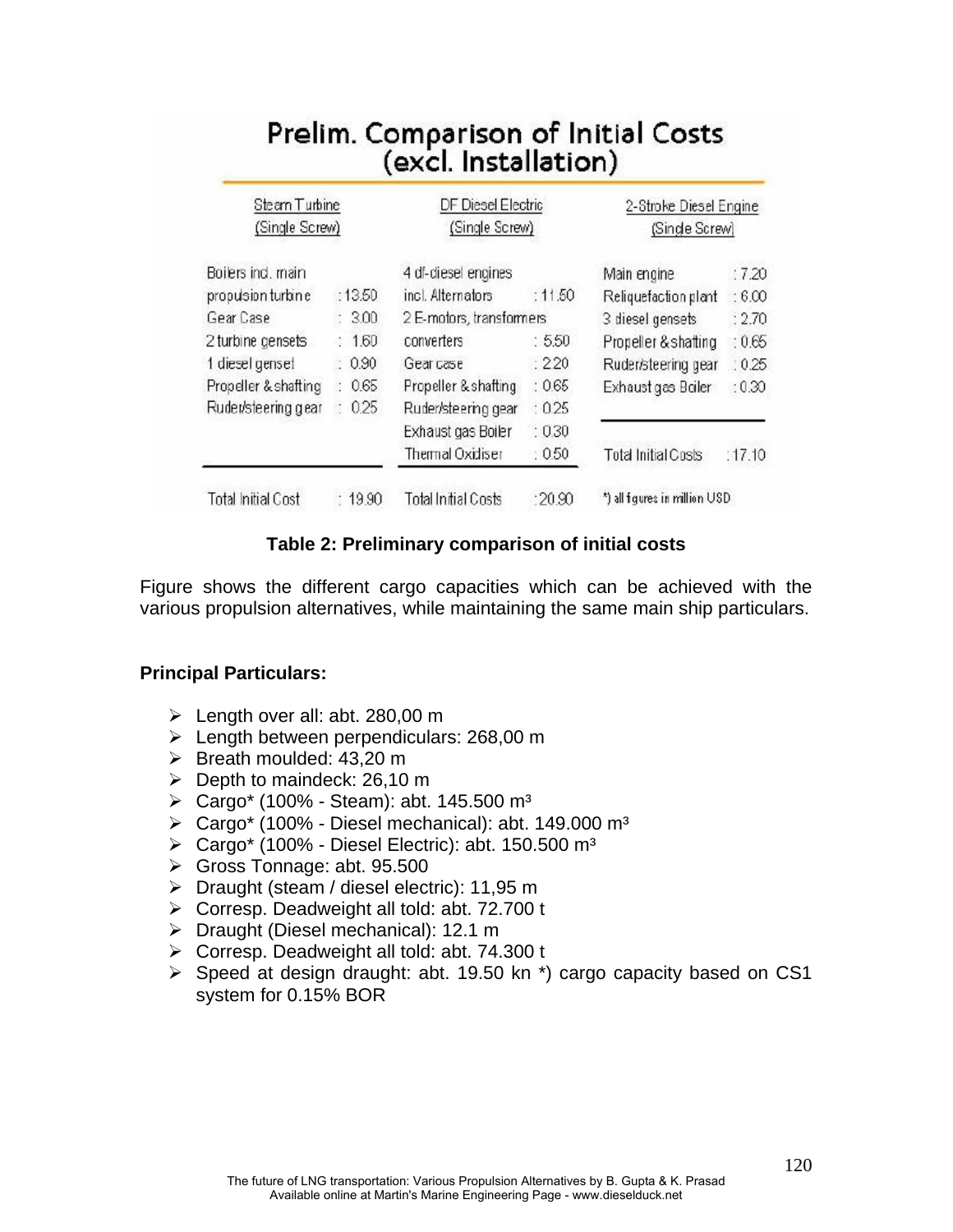

**Figure 4: Principle particulars for a 145,000 cbm LNG carrier**

# **10.2 ECONOMICAL COMPARISON OF THE DIFFERENT PROPULSION SYSTEMS**

Five propulsion alternatives were evaluated. Although the alternatives allow different cargo capacities due to variations in the engine room space demand, all options were calculated with a cargo capacity of  $145,000$  m<sup>3</sup>. Including the different cargo capacities would lead to an unrealistic comparison of the options to increased payload. In reality, a ship with a lesser capacity could be lengthened for a marginal price increase in order to achieve a cargo capacity equal to those designs with smaller engine room space demands.

### **The following options were compared**:

"Benchmark" ship: steam propulsion using natural BOG and HFO for propulsion

- $\triangleright$  Slow speed diesel with BOG reliquefaction
- ¾ Diesel-electric completely fired by LNG (natural BOG and forced BOG)
- ¾ Diesel-electric fired by natural BOG and additional MDO
- ¾ Diesel-electric HFO fired with BOG reliquefaction

The options were calculated for 3 different trades:

- ¾ **Arabian Gulf to Boston**  345 sea days, 20 port days, 36 sailing days
- ¾ **Trans-Atlantic**  328 sea days, 37 port days, 18 sailing days
- ¾ **Trans-Caribbean**

279 sea days, 86 port days, 6,5 sailing days

The economic assumptions are as follows: "Benchmark" ship contract price: 165 M US \$